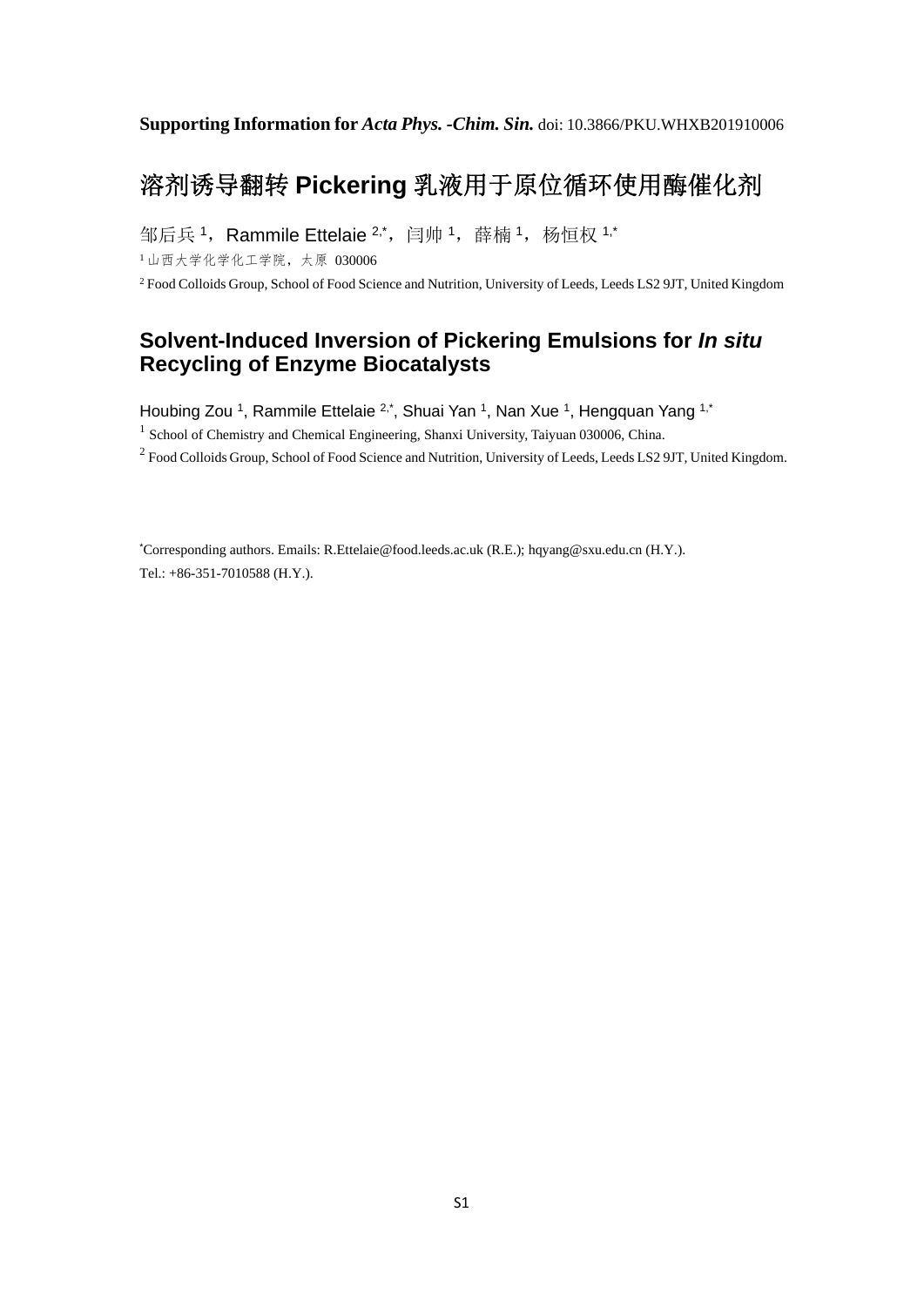#### **Experimental Section**

### **Synthesis of the Conventional Immobilized Enzyme Catalyst CALB/DSN**

The dendritic silica nanoparticles (DSNs) were prepared according to a previous report  $\frac{1}{1}$ . Typically, 68 mg of TEA were added to 25 mL of water and stirred gently at 80 °C in an oil bath for 30 min. Afterwards, 380 mg of CTAB and 168 mg of NaSal were added to the above solution and keep stirring for another 1 h. Then, 4.0 mL of TEOS was added to the H2O-CTAB-NaSal-TEA solution with gentle stirring for 12 h. The products were collected by high speed centrifugation and washed several times with ethanol to remove the residual reactants. Then, the collected products were extracted with acid ethanol solution at 60.0 °C for 6 h for three times to remove the template, followed by drying in vacuum at room temperature overnight.

After a process of surface modification with organosilane methyltrimethoxysilane, the CALB enzyme was loaded into the large mesochannels of DSNs *via* a simple adsorption. In a typical synthesis, 100 mg of DSNs was dispersed in 7 mL of CALB-PBS solution and stirred at 35 °C for 6 h. The enzyme-immobilized catalyst (CALB/DSN) was collected by high speed centrifugation and washed several times with PBS solution, followed by drying in vacuum at 35 °C overnight.

#### **References**

(1) Yang, Y.; Bernardi, S.; Song, H.; Zhang, J.; Yu, M.; Reid, J.; Strounina, E.; Searles D.; Yu, C. *Chem. Mater.* **2016,** *28*, 704. doi: 10.1021/acs.chemmater.5b03963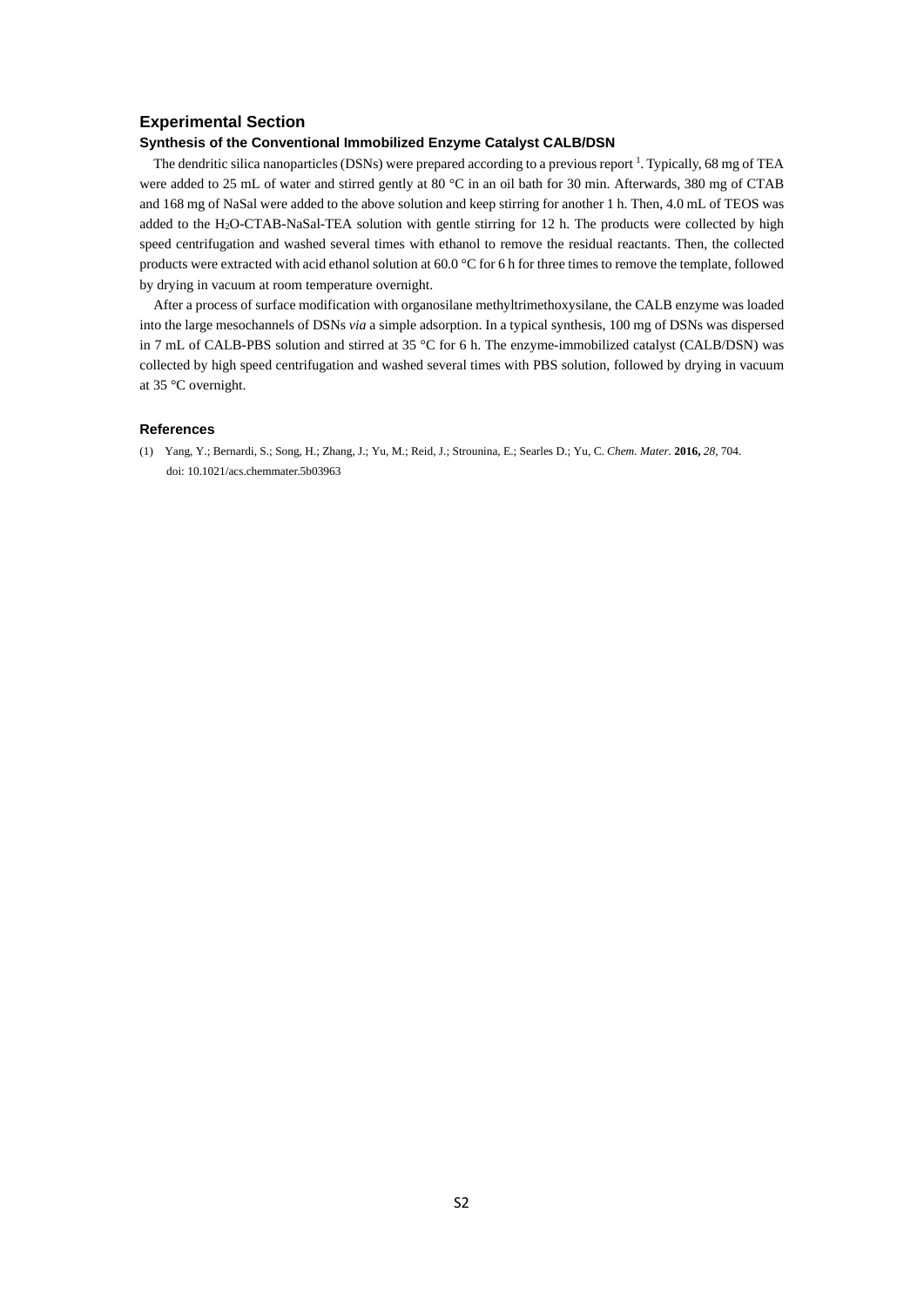

**Fig. S1 Nitrogen adsorption-desorption isotherm (a) and pore size distribution (a) of the sample JMSN-5.** 



**Fig. S2 Optic microscopy images of the Pickering emulsions stabilized by JMSN-5 standing at room temparature for six months (a) or at 80 °C for 4 h (b). The scar bar is 300 μm.** 



**Fig. S3 Optic microscopy images of the Pickering emulsions in the b1–b3 (a–c) and in the c1–c3 (d–f). The scar bar is 300 μm.**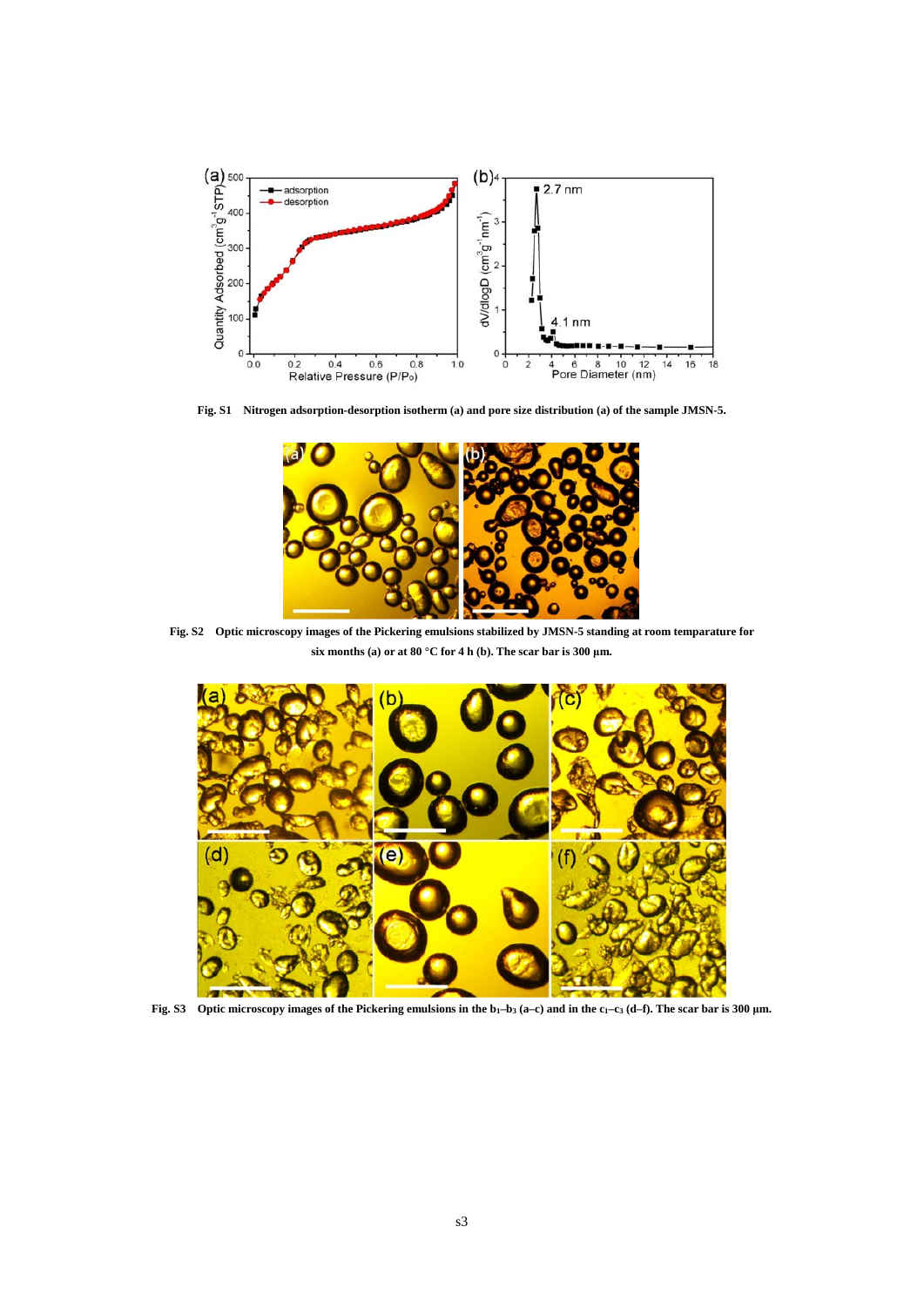

**Fig. S4 Appearance of oil-in-water and water-in-oil Pickering emulsions stabilized by JMSN-5 with different oil-water biphasic systems: a) ethyl acetate-water; b) octane-water; c) cyclohexane-water. (d–l) Corresponding optic microscopy images of the Pickering emulsions in the a–c. The scar bar is 300 μm.**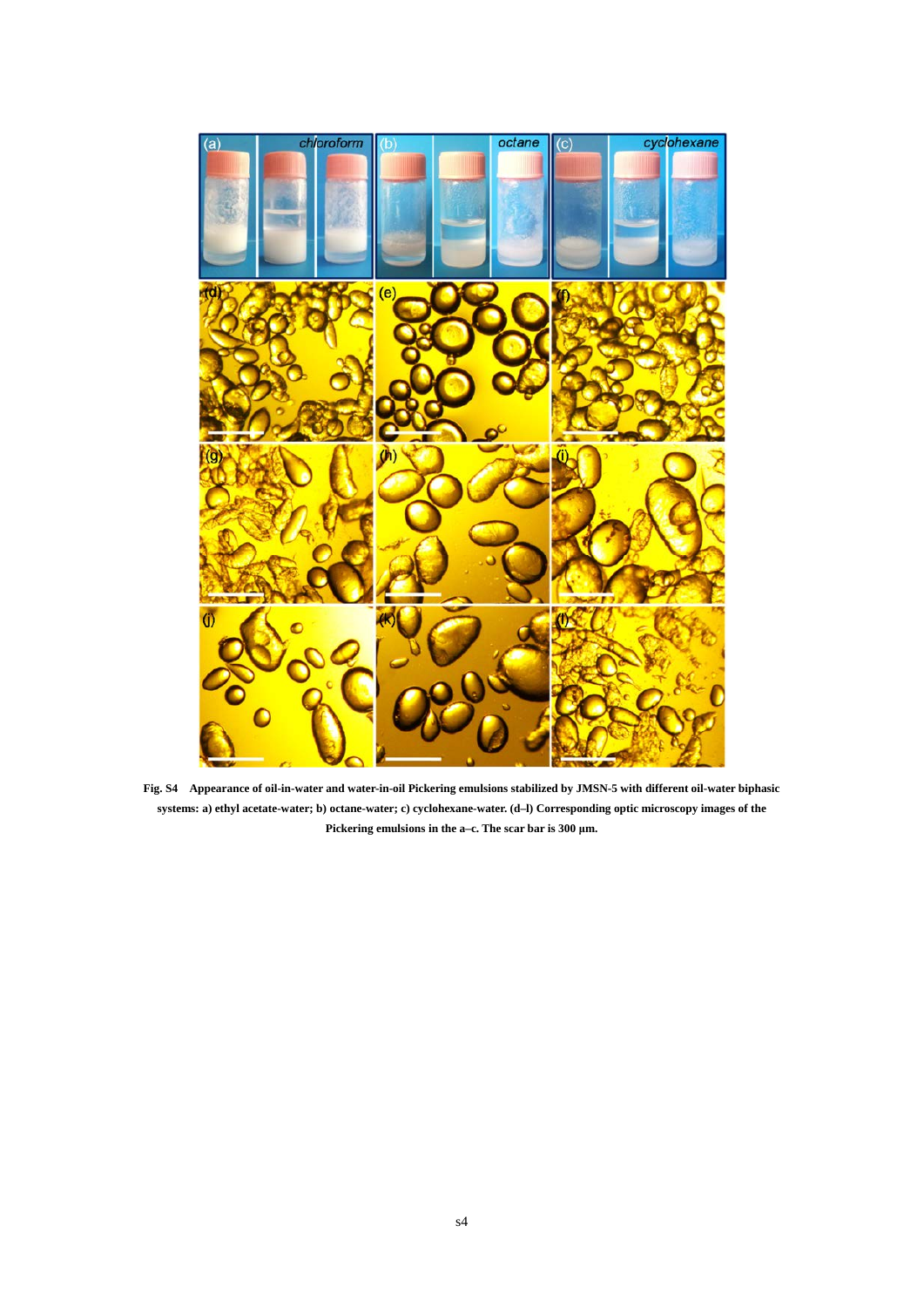

**Fig. S5 SEM images of JMSN-0.5 (a) and JMSN-30 (b). FT-IR spectra (c) and TG curves (d) of JMSN-0.5 and JMSN-30. The inset is the corresponding water contact angle.** 



**Fig. S6 (a) Appearance of the oil-in-water Pickering emulsions stabilized by JMSN-0.5 under different toluene-water volume ratio. (b–g) Corresponding optic microscopy images of the oil-in-water Pickering emulsions stabilized by JMSN-0.5 under different toluene-water volume ratio. The scar bar is 300 μm.**